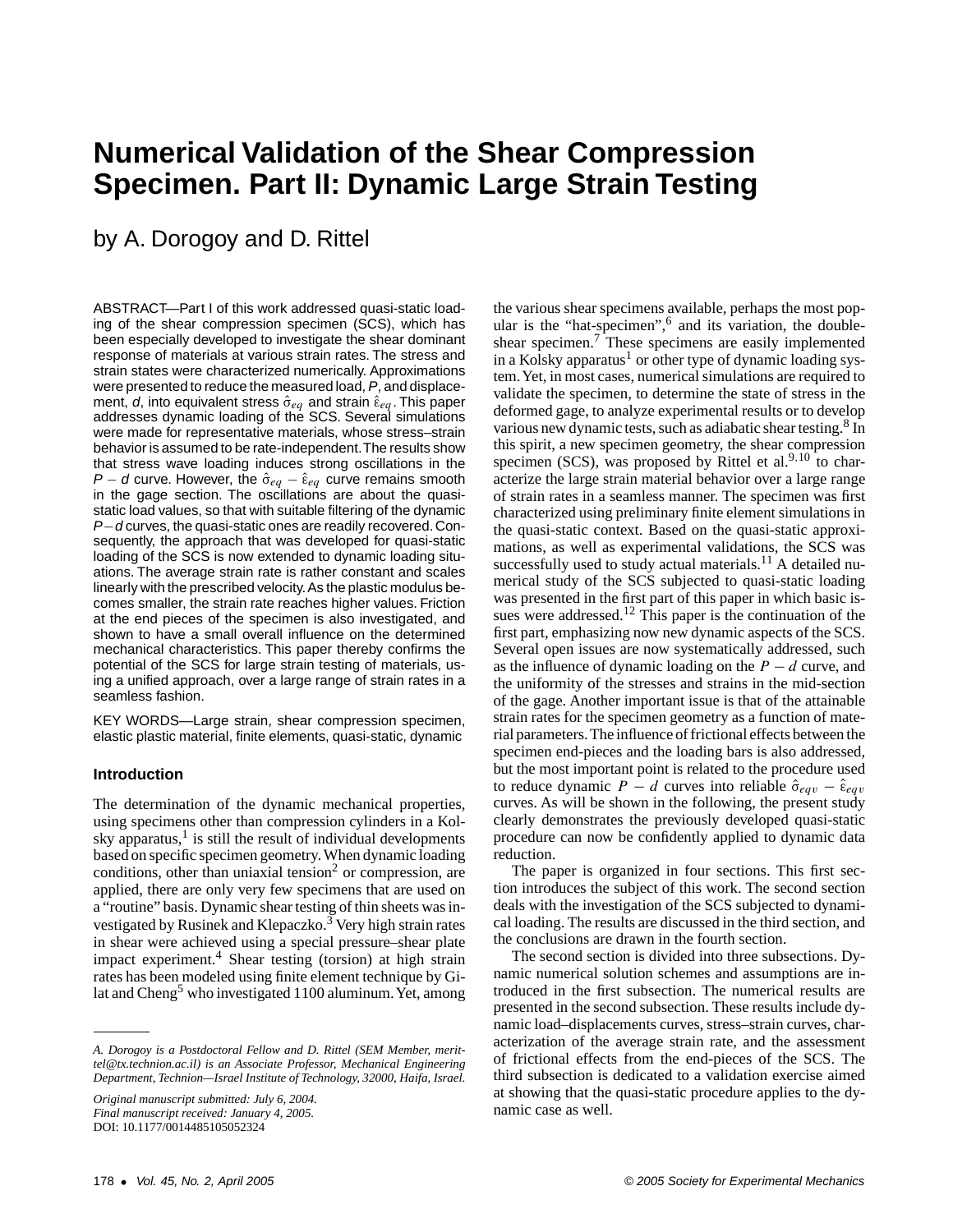

Fig. 1—The measured applied force  $P$  versus the applied displacement d for the quasi-static and dynamic ( $v = 8$  m s<sup>-1</sup>) types of loading and steel-like material

## **Investigation of the SCS Subjected to Dynamical Loading**

#### Numerical Model

The SCS (see Fig. 1 of Part  $I^{12}$ ) was analyzed assuming dynamic loading. In order to verify the dynamic behavior of the SCS, we analyzed specimens made of two different materials (with mechanical properties similar to those of carbon steel and aluminum alloy). Two different constant velocities of 8 and 20 m s−<sup>1</sup> were applied in the simulations. A key assumption was made, that the mechanical properties of these materials are strain-rate independent in order to pinpoint the differences between quasi-static and dynamic loading without the contribution of rate sensitivity. The length, diameter, gage thickness, width, and root corner radius were chosen to be  $L = 20$  mm,  $D = 10$  mm,  $t = 2.5$  mm,  $w = 2.0$  mm, and  $R_1 = 0.4$  mm, respectively. The aluminum alloy-like material was assumed to be bilinear with Young's modulus  $E = 73.8$  GPa, Poisson's ratio  $v = 0.33$ , yield stress  $\sigma_Y = 400$  MPa and density  $\rho = 2800$  kg m<sup>-3</sup>. The carbon steel-like material was assumed to be bilinear with Young's modulus  $E = 210$  GPa, Poisson's ratio  $v = 0.3$ , yield stress  $\sigma_Y$  = 700 MPa, and density  $\rho$  = 7850 kg m<sup>-3</sup>. These two materials were chosen in order to represent the dynamic response of a wide spectrum of metal densities and Young's moduli.

The numerical analysis was carried out using the commercial finite element codes ANSYS and ANSYS LS-DYNA (Release 7.0, Ansys Inc.). The transient dynamic nonlinear equations were solved incrementally. The nonlinearity includes material and geometrical effects: plasticity and large strains. There are two methods for the solution of a transient problem:<sup>13</sup> the forward difference time integration method (implemented in LS-DYNA) and the Newmark time integration method (implemented in ANSYS). The forward difference method is used for explicit transient analyses, and the Newmark method is used for implicit transient analyses. The equation of motion was solved using both the implicit and the explicit schemes, and results were compared. Three-dimensional 10-Node Tetrahedral Structural Solid elements of type SOLID187 were used with ANSYS. Three-



Fig. 2—The measured applied force  $P$  versus the applied displacement d for the quasi-static and dynamic ( $v = 8$  m s<sup>-1</sup>) types of loading and aluminum-like material

dimensional eight-node brick elements of type SOLID164 were used with LS-DYNA. The SOLID164 element uses reduced (one point) integration and viscous hourglass mode control.

To avoid meshing complications, the root corner radius of the SCS gage was assumed to be zero (sharp corner) in the LS-DYNA analyses. Due to the symmetry of the problem, only one-half of the specimen was again modeled. The boundary conditions of the dynamic problem are identical to those applied in the quasi-static case, except for a prescribed velocity instead of displacement. Constant velocities of  $v =$ 8.0 and 20.0 m s<sup>-1</sup> were applied for  $t = 125$  and 50 µs, respectively, resulting in a total displacement of  $d = 1$  mm. These velocities are comparable to those applied in a typical dynamic test in which the SCS is loaded by means of a split Hopkinson pressure bar.<sup>1</sup>

#### Results

#### LOAD-DISPLACEMENT CURVES

The resulting  $P$  (reaction) versus applied  $d$  (displacement) curves are plotted in Figs. 1–3. These two parameters are measured during a typical experiment, whether quasi-static or dynamic. The  $P - d$  curve of a steel-like specimen made of the material, with  $E/E_p = 2500$ , loaded at 8 m s<sup>-1</sup>, is shown in Fig. 1. The quasi static  $P - d$  is also plotted for comparison. Figure 1 reveals a significant difference between the static and dynamic loading situations. Since stress waves propagate through the specimen during dynamic loading, the resulting measured force oscillates strongly. The oscillations are evident in the elastic and plastic regions, and they tend to decrease with time. A very good agreement can be noted between the results obtained by the implicit and explicit solution schemes.

The  $P - d$  curve of an aluminum-like specimen with  $E/E_p = 100$  is shown in Figs. 2 and 3. These curves correspond to prescribed velocities of 8 and 20 m s<sup>-1</sup>, respectively. In both figures, the quasi-static  $P - d$  curves are plotted for comparison. Again, a very good agreement is observed between the results obtained by the implicit and the explicit schemes. Comparing Figs. 1–3, we observe the same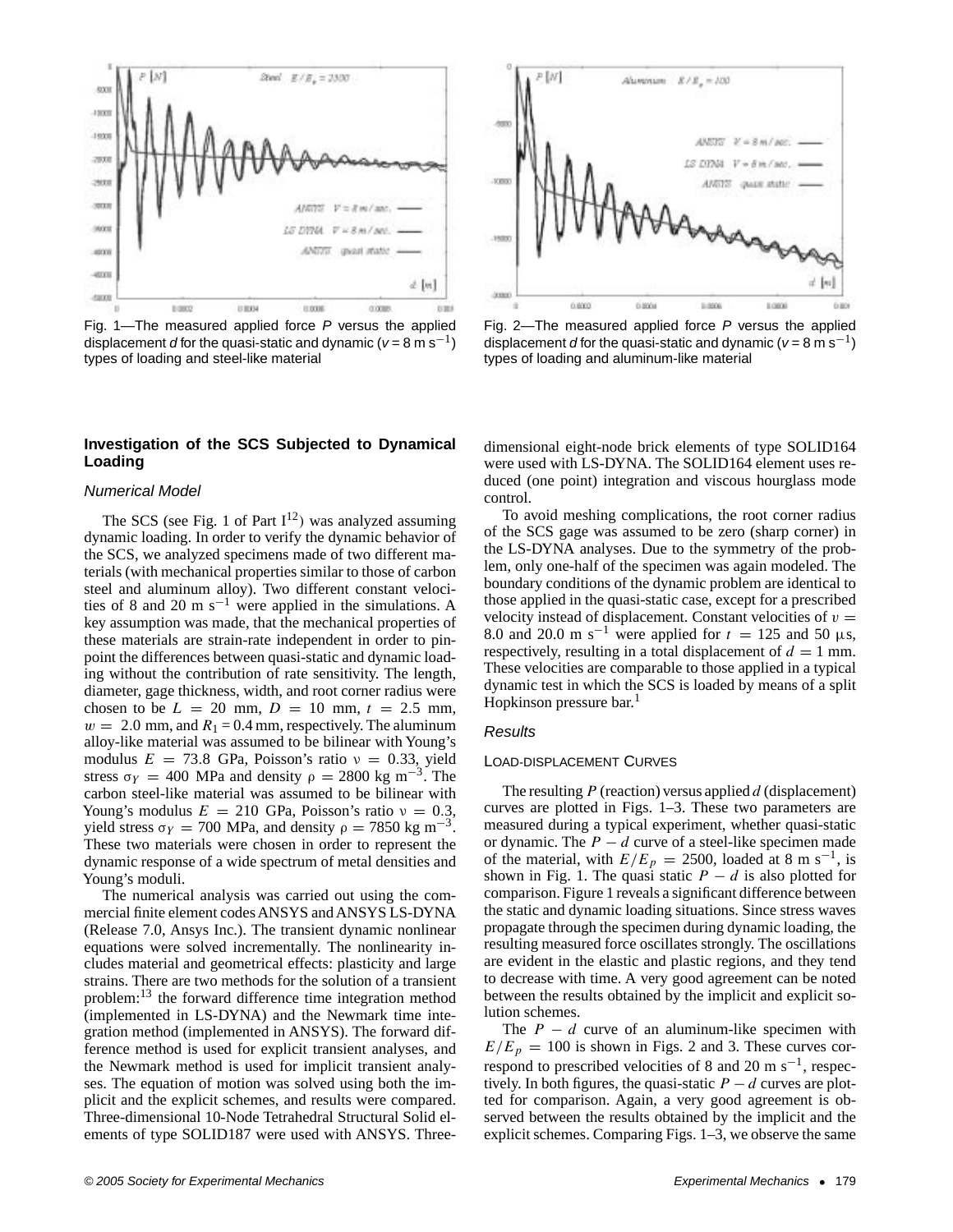

Fig. 3—The measured applied force P versus the applied displacement d for the quasi-static and dynamic ( $v = 20$  m s<sup>-1</sup>) types of loading and aluminum-like material

strong oscillations of the load, irrespective of the material or prescribed velocity. Since the longitudinal wave speed of both materials is quite similar, the number of wave reflections that develop during the  $125 \mu s$  of the loading is similar.

It can be observed in Fig. 3 that increasing the prescribed velocity yields stress waves of higher amplitude. As the loading duration at 20 m s<sup>-1</sup> is of 50  $\mu$ s, the number of wave reflections is smaller in comparison with the  $125 \mu s$  of loading of Fig. 2.

However, an essential characteristic of the load oscillations is that the dynamic load oscillates about the quasi-static load values. In other words, keeping in mind that the mechanical properties were assumed to be strain-rate insensitive, it is easily observed that by suitable filtering of the dynamic load–displacement curves, the quasi-static ones are readily recovered.

#### STRESS–STRAIN CURVES

The distributions of  $\sigma_{eqv}$  and  $\varepsilon_{eqv}$  on the gage mid-section are shown in Figs. 4(a) and (b), respectively. In most of the section,  $\sigma_{eqv}$  lies in the range  $0.94 \leq \sigma_{eqv}/\sigma_{eqv}^{max} \leq 1$ , where  $\sigma_{eav}^{max}$  is the maximum stress on this section. Concerning  $\varepsilon_{eqv}$ , we obtain that it lies in the range  $0.88 \leq \varepsilon_{eqv}/\varepsilon_{eqv}^{max} \leq 1$ , where  $\varepsilon_{eav}^{max}$  is the maximum strain on this section. These results indicate a high degree of homogeneity of both  $\sigma_{eqv}$ and  $\varepsilon_{eav}$ .

As shown above (Figs. 1–3), the results obtained by the explicit scheme are in very good agreement with the results obtained using the implicit scheme. Since the explicit scheme takes much less computer time, the dynamic analyses shown in the sequel were calculated using the explicit scheme.

The time variation of  $\hat{\sigma}_{eqv}$  and  $\hat{\epsilon}_{eqv}$  in the mid-section during 50 µs of high velocity (20 m s<sup>-1</sup>) loading is shown in Fig. 5 for the three different plastic moduli. Figures 5(a)  $(\hat{\sigma}_{eqv})$  and (b)  $(\hat{\varepsilon}_{eqv})$  clearly show that the gage section does not experience significant stress or strain oscillations, when compared with the  $P - d$  curve (Figs. 1–3).

The  $\hat{\sigma}_{eqv} - \hat{\epsilon}_{eqv}$  curves of an aluminum-like specimen are plotted in Figs. 6 and 7, for three different plastic moduli, and prescribed velocities of 8 and 20 m  $s^{-1}$ , respectively. As before, the quasi-static  $\hat{\sigma}_{eqv} - \hat{\epsilon}_{eqv}$  curves are plotted as points



Fig. 4—Variation of  $\hat{\sigma}_{eqv}$  and  $\hat{\epsilon}_{eqv}$  for  $E/E_p = 100$  loaded at 20 m s<sup>-1</sup> at d = 1 mm: (a) variation of  $\hat{\sigma}_{eqv}$  on the mid-section; (b) variation of  $\hat{\epsilon}_{eqv}$  on the mid-section

for comparison. The lack of oscillations indicates that a state of dynamic equilibrium is rapidly established in the plastic regime in the gage section of relatively small dimensions. The resulting dynamic and quasi-static  $\hat{\sigma}_{eqv} - \hat{\epsilon}_{eqv}$  curves are therefore almost identical. Small differences occur for high loading speeds and very "soft" material. Figure 7 shows that for the case of  $E/E_p = 2500$ , the maximum dynamic stress and strain values corresponding to a displacement of 1 mm are  $(\hat{\epsilon}_{eqv}^d, \hat{\sigma}_{eqv}^d)$  = (0.33, 406.1 MPa), whereas for quasistatic loading they are  $(\hat{\epsilon}_{eqv}^s, \hat{\sigma}_{eqv}^s) = (0.35, 402.1 \text{ MPa}).$ The differences are thus  $\Delta \varepsilon = (\hat{\varepsilon}_{eqv}^d - \hat{\varepsilon}_{eqv}^s)/\hat{\varepsilon}_{eqv}^s = -6.1\%$ and  $\Delta_{\sigma} = (\hat{\sigma}_{eqv}^d - \hat{\sigma}_{eqv}^s)/\sigma_{eqv}^s = 1.0\%$ . These differences are small, and for all practical purposes can be considered as negligible.

Given the smooth  $\hat{\sigma}_{eqv} - \hat{\epsilon}_{eqv}$  relationship in the gage itself, and its similarity to the quasi-static relationship, the following important conclusion is reached. The quasi-static analysis procedure that was developed to obtain the constitutive behavior can now be extended to the dynamic case, after suitable filtering of the  $P - d$  curve.

#### ON THE STRAIN RATE

Typical evolutions of  $\hat{\epsilon}_{eqv}$  on the gage mid-section versus time, are presented in Fig. 8. These curves represent an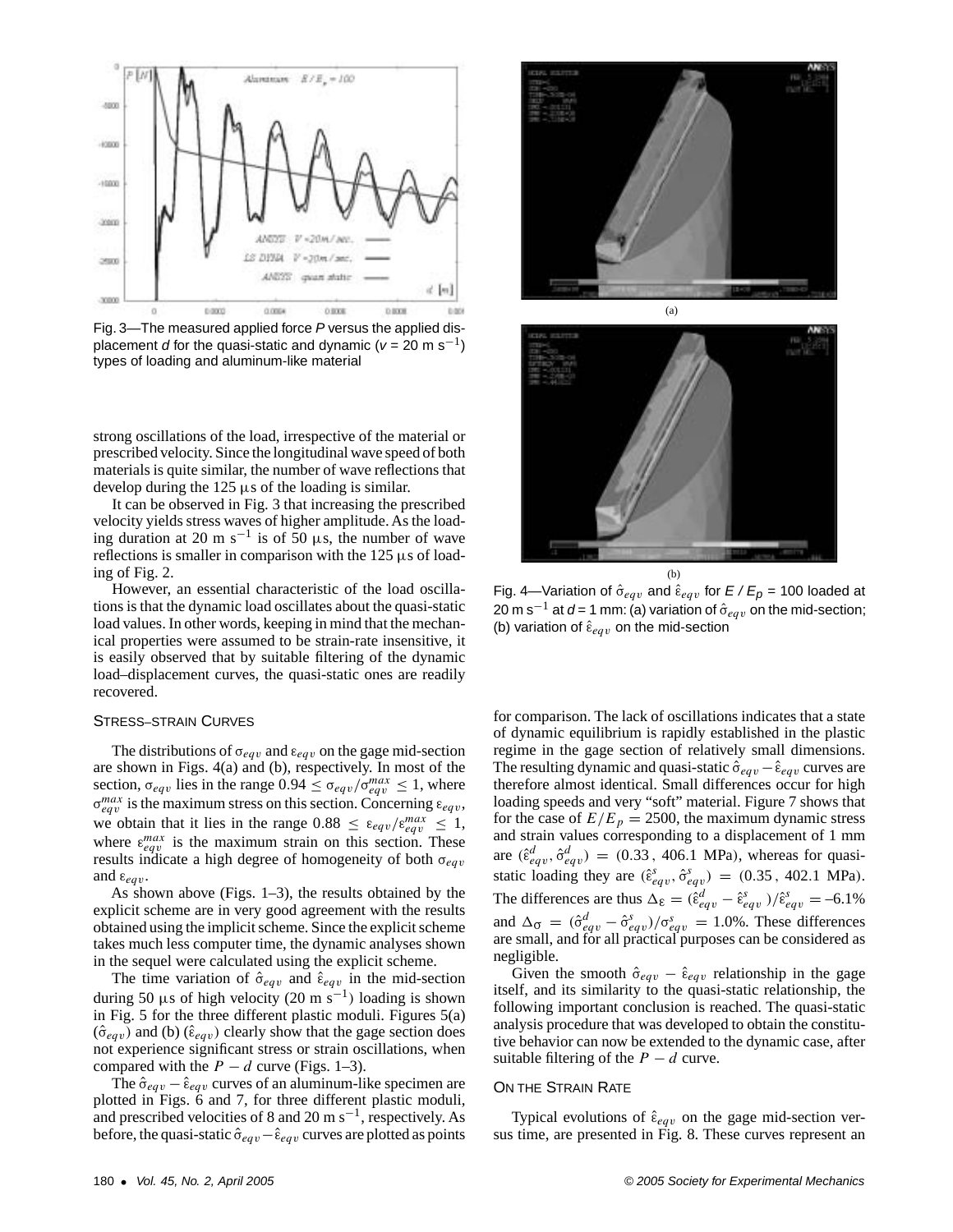



Fig. 5— $\hat{\sigma}_{eqv}$  and  $\hat{\epsilon}_{eqv}$  on the mid-section versus time for E /  $E_p = 100$ , 500, and 2500 loaded at 20 m s<sup>-1</sup>: (a)  $\hat{\sigma}_{eqv}$ ; (b)  $\hat{\epsilon}_{eqv}$ 



Fig. 6— $\hat{\sigma}_{eqv}$  on the mid-section versus  $\hat{\epsilon}_{eqv}$  for the quasistatic and dynamic ( $v = 8$  m s<sup>-1</sup>) types of loading



Fig. 7— $\hat{\sigma}_{eav}$  on the mid-section versus  $\hat{\epsilon}_{eav}$  for the quasistatic and dynamic ( $v = 20$  m s<sup>-1</sup>) types of loading



Fig. 8— $\hat{\epsilon}_{eqv}$  on the mid-section versus time. The specimen is made of aluminum-like material with  $E/E_p = 100$  loaded at velocities of  $v = 8$  and 20 m s<sup>-1</sup>

aluminum-like specimen with  $E/E_p = 100$  loaded at 8 and  $20 \text{ m s}^{-1}$ , respectively. The slope of these curves is the strain rate,  $\hat{\epsilon}_{eqv}$ . The  $\hat{\epsilon}_{eqv} - t$  curves exhibit very small oscillations, so that for all practical purposes, the strain rate can be considered as constant throughout the test. The average strain rate, calculated by linear regression, is  $\hat{\epsilon}_{eqv} = 2268 \text{ s}^{-1}$  at 8 m s<sup>-1</sup>, and  $\hat{\epsilon}_{eqv}$  = 5694 s<sup>-1</sup> at 20 m s<sup>-1</sup>. These figures show that the average strain rate scales linearly with the prescribed velocity.

The effect of the plastic modulus on  $\dot{\epsilon}_{eqv}$  is shown in Fig. 9. Aluminum-like specimens with sloth widths of  $w = 2$  and 0.5 mm and three different plastic moduli,  $E/E_p = 100, 500$ , and 2500, were subjected to a prescribed velocity of 8 and 20 m s<sup> $-1$ </sup>, respectively. From Fig. 9(a), the averaged strain rates obtained for  $E/E_p = 100$ , 500, and 2500 are  $\hat{\epsilon}_{eqv}$  = 2268, 2895, and 2965 s<sup>-1</sup>, respectively. From Fig. 9(b), the averaged strain rates obtained for  $E/E_p = 100, 500,$  and 2500 are  $\hat{\epsilon}_{eqv}$  = 8781, 13,769, and 15,939 s<sup>-1</sup>, respectively. It can be observed that the smaller the plastic modulus, the higher the strain rate. It can also be observed that the smaller the slot width, the higher the strain rates achieved, as already observed in the quasi-static case.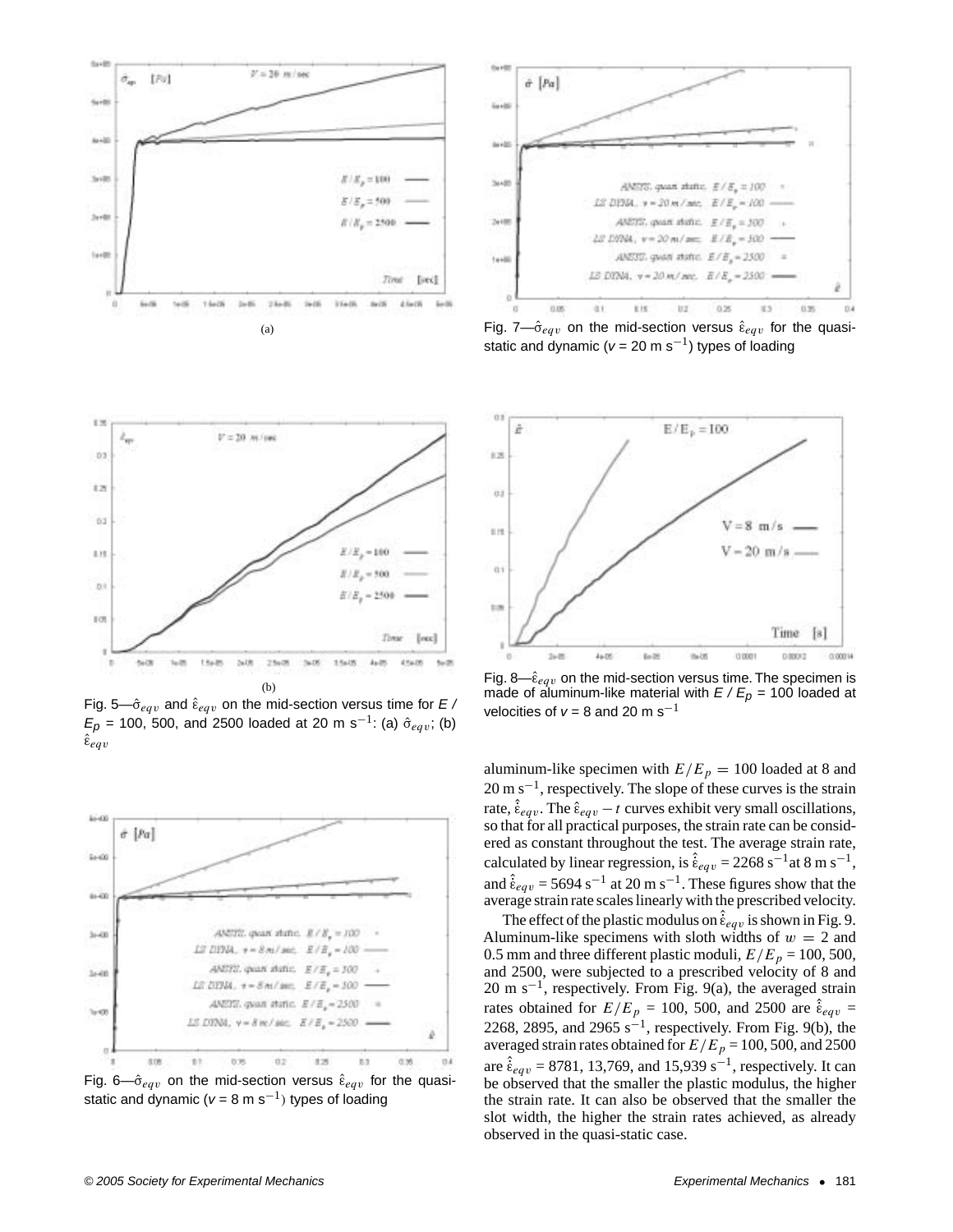

Fig. 9—The strain  $\hat{\epsilon}$  on the mid-section versus time.  $E/E_p =$ 100, 500, and 2500. (a) Aluminum-like specimen  $w = 2$  mm subjected to  $v = 8$  m s<sup>-1</sup>. (b) Aluminum-like specimen with w = 0.5 mm subjected to  $v = 20$  m s<sup>-1</sup>





Fig. 10—The von Mises equivalent stress of an aluminum-like specimen confined between two rigid plates: (a) frictionless contact  $f = 0$ ; (b) contact and friction  $f = 0.25$ 

#### FRICTIONAL EFFECTS

Friction between the specimen end-pieces and the loading platens is an important issue that may affect the experimental results. Therefore, an aluminum-like specimen with  $w = 1$  mm and  $E/E_p = 100$  was confined between two rigid, 1 mm thick plates. The LS DYNA contact type "surfaceto-surface" with contact option "automatic" was applied between the rigid disks and the specimen. The lower disk was fixed on its upper face by applying zero velocities. The upper disk was constrained to move only in the y direction by applying zero velocities in the  $x$  and  $z$  directions to its contact area. A constant velocity of 8 m s<sup> $-1$ </sup> was applied on its upper face for 125  $\mu s$ , which resulted in a total displacement of  $d = 1$  mm. Two coefficients of friction were considered: (1) frictionless contact  $f_s = f_d = 0$ , and (2) contact with friction  $f_s = f_d = 0.25$ .

Figure 10 represents the distribution of  $\sigma_{eqv}$  at  $t = 125 \,\mu s$ for each case. For frictionless contact, a contact slip condition exists between the upper disk and specimen, whereas for  $f_s = f_d = 0.25$ , a contact stick condition exists between the confining disks and specimen. These different contact conditions cause some changes to the overall stress picture, but

the overall stress distribution in the specimen gage retains its homogeneity. Figure 10 also shows the deformed shape of the specimen in each case. Careful examination of the specimen boundaries reveals the lack of lateral motion of the specimen when friction operates. This visual indication may reveal the degree of frictional constraint operating during a test.

Figure 11 shows the distribution of  $\sigma_{eqv}$  on the mid-gage section, again at  $t = 125$  µs. One can again note that the equivalent stress is homogeneous in both cases in this section. For the frictionless contact,  $1.45 \leq \hat{\sigma}_{eqv} / \sigma_Y \leq 1.94$ , while the stress state in most of the section is confined to 1.45  $\leq$  $\hat{\sigma}_{eqv}$  /σ $\gamma \leq 1.70$ . For  $f_s = f_d = 0.25$ , we obtain 1.40  $\leq$  $\hat{\sigma}_{eqv}/\sigma_Y \leq 1.87$ , while the stress state in most of the section is 1.40  $\leq \hat{\sigma}_{eqv}/\sigma_Y \leq 1.64$ . Therefore, frictionless contact causes slightly higher equivalent stresses.

Load–displacement curves are plotted in Fig. 12. Friction results in higher oscillations in the resulting load. Also, to apply a 1 mm displacement, a higher load needs to be applied in the frictional case. The load difference is of 13% between the frictional and frictionless case.

The  $\hat{\sigma}_{eqv} - \hat{\epsilon}_{eqv}$  curves are plotted in Fig. 13. In both cases the  $\hat{\sigma}_{eqv} - \hat{\epsilon}_{eqv}$  curves reproduce the assumed material model. However, the values of  $\hat{\sigma}_{eqv}$  and  $\hat{\epsilon}_{eqv}$  in the presence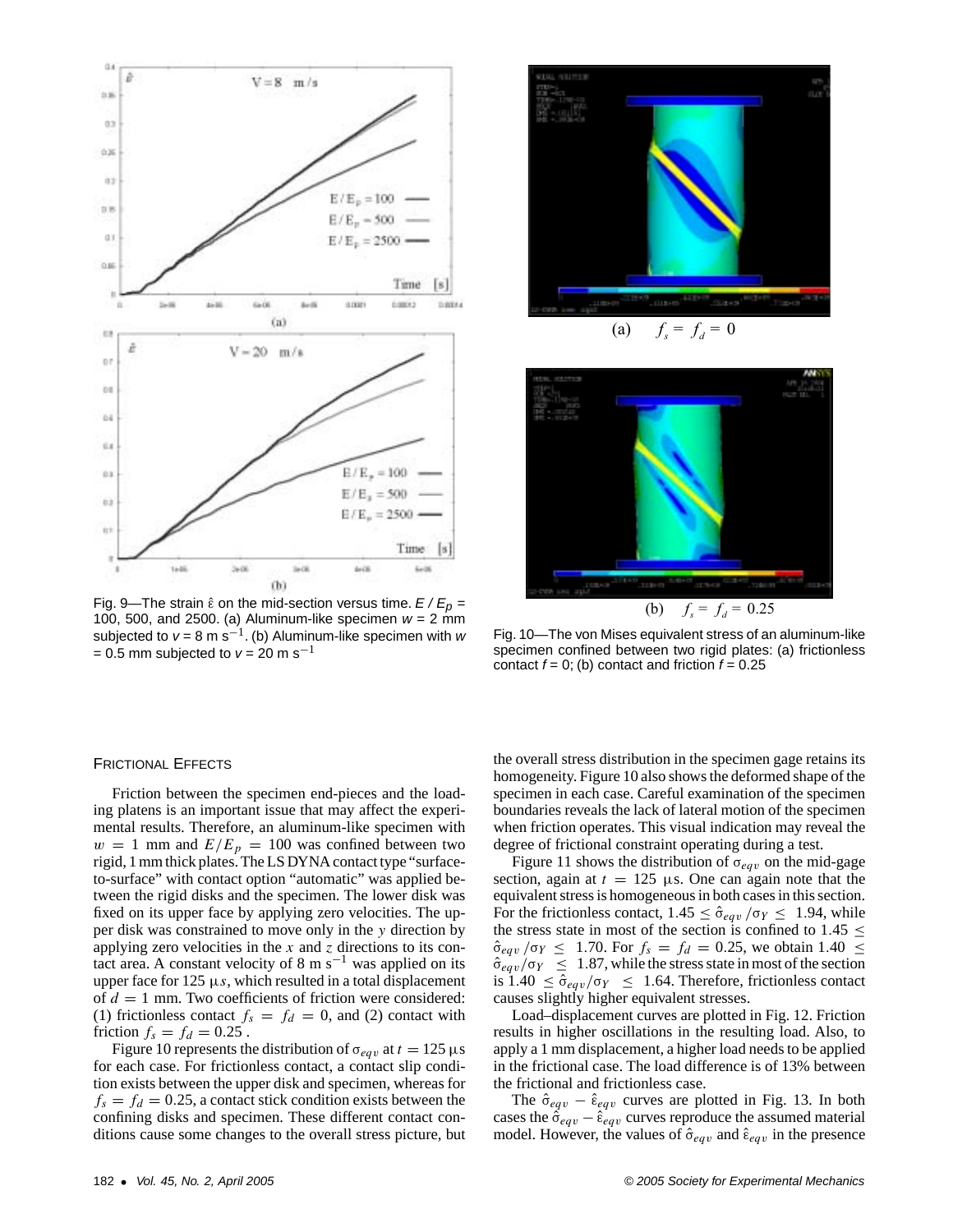



(b)  $f_s = f_d = 0.25$ 

Fig. 11—The von Mises equivalent stress of an aluminumlike specimen in a section through the gage: (a) frictionless contact  $f = 0$ ; (b) contact and friction  $f = 0.25$ 

of friction are smaller. For a total applied vertical displacement of 1 mm, the difference in  $\hat{\sigma}_{eqv}$  is ~5%, and for  $\hat{\epsilon}_{eqv}$ , it is ∼12%. Since stick and slip conditions are the two extreme conditions which might occur during an experiment, the above-mentioned differences may be considered as upper bounds. Therefore, care should be exercised to minimize frictional effects, as in any other mechanical test.

#### VERIFICATION PROBLEM

In this section we verify that the quasi-static approximation is adequate to analyze dynamic  $P - d$  curves when the oscillations of  $\hat{\sigma}_{eqv} - \hat{\epsilon}_{eqv}$  are smoothed.

First, an aluminum-like SCS with "unknown" yield stress  $\sigma_Y = 450 \text{ MPa}$  and  $E/E_p = 150$  is tested (numerically) in quasi-static loading and the three quasi-static coefficients are calculated. Then, the same aluminum-like SCS is tested dynamically (numerically) and the resultant  $P - d$  curve is used as input "experimental data" to determine the dynamic  $\ddot{\sigma}_{eqv} - \hat{\epsilon}_{eqv}$  curve by the quasi-static coefficients.

The three quasi-static coefficients, which were determined to process quasi-static  $P - d$  curves of the specimen are  $k_1 = 0.94$ ,  $k_2 = 0.27$ , and  $k_3 = 0.85$ . These coefficients are used with eqs (10) and (11) of Part I.<sup>12</sup> Substituting the "experimental"  $P$  and  $d$  along with the above-mentioned



Fig. 12—A comparison of load–displacement curve for  $f = 0$ and  $f = 0.25$ 



Fig. 13—A comparison of  $\hat{\sigma}_{eqv} - \hat{\epsilon}_{eqv}$  on the mid-section for  $f = 0$  and  $f = 0.25$ 

k, the  $\hat{\sigma}_{eqv} - \hat{\epsilon}_{eqv}$  curve is obtained, as shown in Fig. 14. The  $\hat{\sigma}_{eqv} - \hat{\epsilon}_{eqv}$  curve oscillates since the oscillations of the  $P - d$  values were not smoothed or filtered at that stage. In order to eliminate these oscillations, least-squares fitting is used, as shown in Fig. 14 by a straight line. This straight line is supposed to estimate the real constitutive behavior of the material. The assumed constitutive relation is also plotted in Fig. 14. An excellent agreement is observed between the real values and those obtained by filtering the oscillating  $\hat{\sigma}_{eqv} - \hat{\epsilon}_{eqv}$  curve that was calculated using the quasi-static k. Hence, once determined, the  $k_i$  coefficients can be used to process all subsequent experimental data, whether dynamic or quasi-static. It may be noted that the constitutive behavior can be determined either by filtering the  $P - d$  curve or by filtering the  $\hat{\sigma}_{eqv} - \hat{\epsilon}_{eqv}$  curve at the final stage.

#### **Discussion**

Strain rate insensitivity has been deliberately assumed throughout this work. Dynamic testing is indeed aimed at assessing the effect of strain rate on the mechanical behav-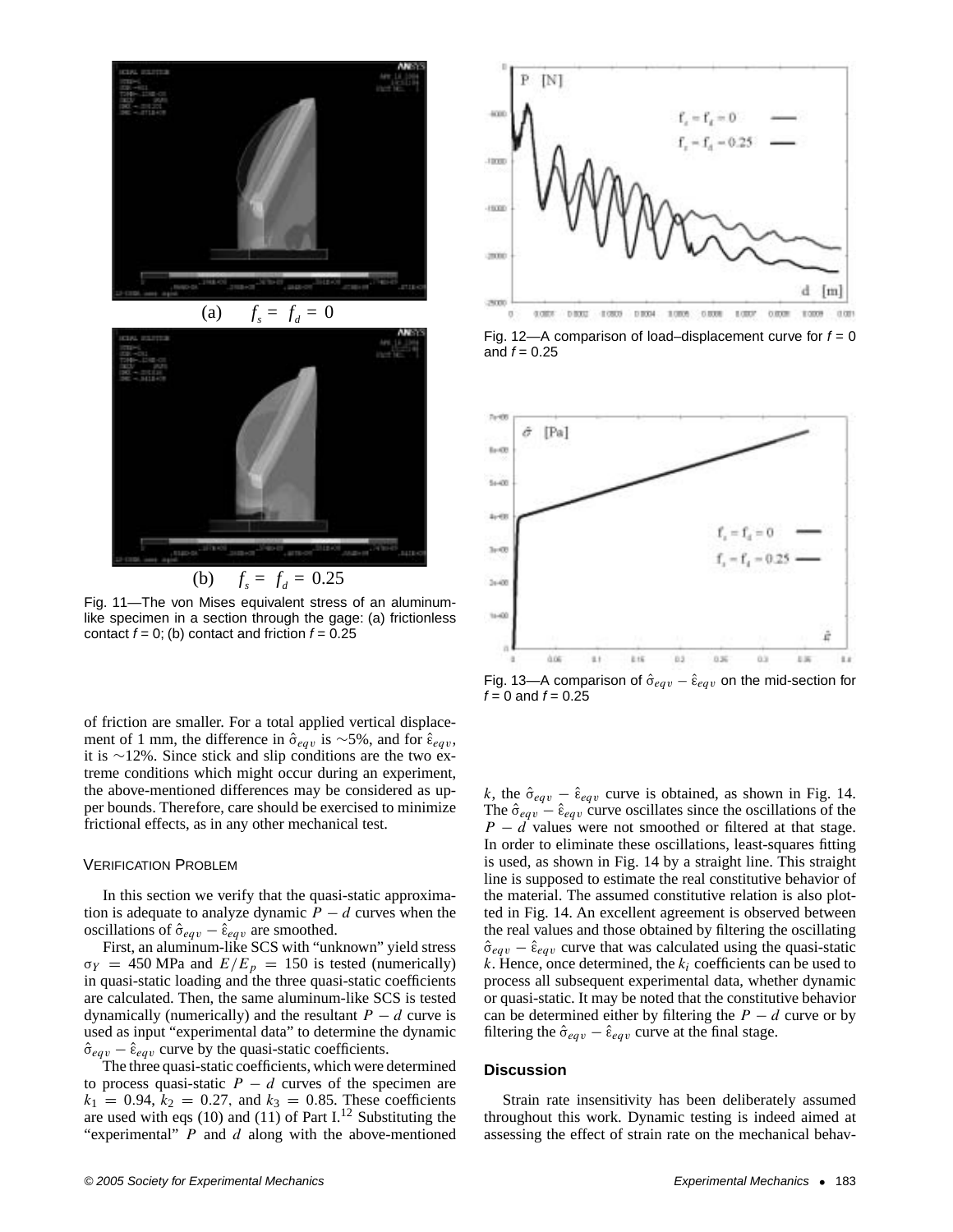

Fig. 14—Comparison between the linear approximation of the oscillating  $\hat{\sigma}_{eqv} - \hat{\epsilon}_{eqv}$  curve obtained by using the quasi-static k and eqs (10) and (11) in Part  $1^{12}$  to the real  $\hat{\sigma}_{eqv} - \hat{\epsilon}_{eqv}$  curve

ior of materials. While this effect could be easily taken into account numerically, rate insensitivity was assumed to assess the accuracy of the method and the calculations, with respect to a fixed stress–strain relationship.

For both quasi-static and dynamic loading cases, the analyses reveal that the averaged  $\hat{\epsilon}_{eqv} - \hat{\sigma}_{eqv}$  on the mid-section reproduces the constitutive bilinear equation of the material. This result is not influenced by the yield stresses, specimen geometry (gage height, root radius) or strain rate. This result is backed by the observation that the stress and strain distribution in the gage section of the specimen is reasonably homogeneous, regardless of the loading rate. Previous work<sup>9</sup> had not addressed this important issue. This result is directly related to the smoothness of the  $\hat{\sigma}_{eqv} - \hat{\epsilon}_{eqv}$  curve, or in other words to the fact that a state of dynamic equilibrium is rapidly established over the gage section. This point is analogous to equilibrium requirements in a cylindrical specimen tested in the split Hopkinson pressure bar. In addition, one can notice the similarity of the SCS to the specimen used in pressure– shear experiments at very high strain rates $4$  for which the present observation applies most likely.

The strain rate was found to be quite constant throughout the test, despite large oscillations in the measured load. This important result is consistent with another result showing that the stress–strain relationship is quite smooth in the gage section.

The previously unaddressed effects of friction at the endpieces of the specimen were investigated for the dynamic loading case. Such effects are known to be important in conventional Kolsky bar testing of small cylinders and should naturally be assessed for the SCS. Two extreme cases, frictionless (contact with slip conditions) and frictional (contact with stick conditions), were investigated, as representative of lower and upper bounds, respectively. The resulting load was found to be slightly affected by frictional effects, as expected, but the latter do not affect significantly the stress–strain distribution in the gage section, and this is an important point from an experimental point of view. Yet, additional, information can be drawn from observing of the shape of the deformed specimen. Indeed, all experiments to date show a significant amount of lateral motion of the SCS end-pieces. $9-11$  By comparing this observation to the deformed shape of a frictional SCS, it clearly seems that friction is not playing a significant role in the test.

The simple relationship originally proposed by Rittel et al., <sup>9,10</sup> as expressed in eqs (10) and (11) of Part I, <sup>12</sup> was further verified in this work, and can now be simply established for any material and gage geometry. The applicability of the quasi-static procedure to the dynamic case has been used in previous work, $^{11}$  assuming its validity by means of experimentation. Here, the validity of this assumption is demonstrated numerically. However, one should note that a certain approximation is made, as follows. In the case of a strainrate sensitive material, the plastic modulus will be affected, whereas in the suggested analysis, the same  $k_i$  coefficients are used, whereas they are related to some extent to the actual plastic modulus, as shown in Part  $I^{12}$  of this investigation. The degree of influence is related to the plastic modulus itself, mostly for  $k_2$  and  $k_3$ . However, it was found that these coefficients are almost unaffected by the material properties and gage width, when the latter is wider (Table 3 in Part  $I^{12}$ ). Therefore, the best accuracy will be obtained when testing "large" gage specimens (e.g.  $w = 2$  mm). The average strain rate is dictated by  $k_3$ , so that prior knowledge on the anticipated plastic properties will be useful in planning the experiments for an anticipated strain rate. Keeping in mind the above-mentioned points, this relationship is of huge practical interest, and is the first of its kind for such a shear specimen.

Finally, the present work confirms that the SCS geometry can confidently be used, in a seamless manner, for the characterization of large strain behavior of materials over a wide range of strain rates.

#### **Conclusions**

The SCS has been analyzed numerically for dynamic loading conditions. Bilinear material behavior has been assumed, as a first step for the present analysis. Specific issues that were not addressed previously have been investigated, and the following conclusions can be drawn from the present work.

- The stresses and strains are quite homogeneous in the gage section.
- Frictional effects at the end-pieces of the specimen indeed exist but are of negligible influence for the determination of the mechanical properties (since slip conditions prevail in the experiments).
- The average strain rate is quite constant throughout the dynamic test.
- The simple relations, based on three coefficients, that were developed to reduce the  $P - d$  curve into an equivalent stress–strain relationship for quasi static loading, can be used also for dynamic loading.
- Additional work should be carried out to include other types of material behavior, such as parabolic.

#### Acknowledgments

Support of the Lady Davis Postdoctoral Fund at Technion toAD is acknowledged. DR acknowledges the partial support of the Fund for Promotion of Research at Technion (grant